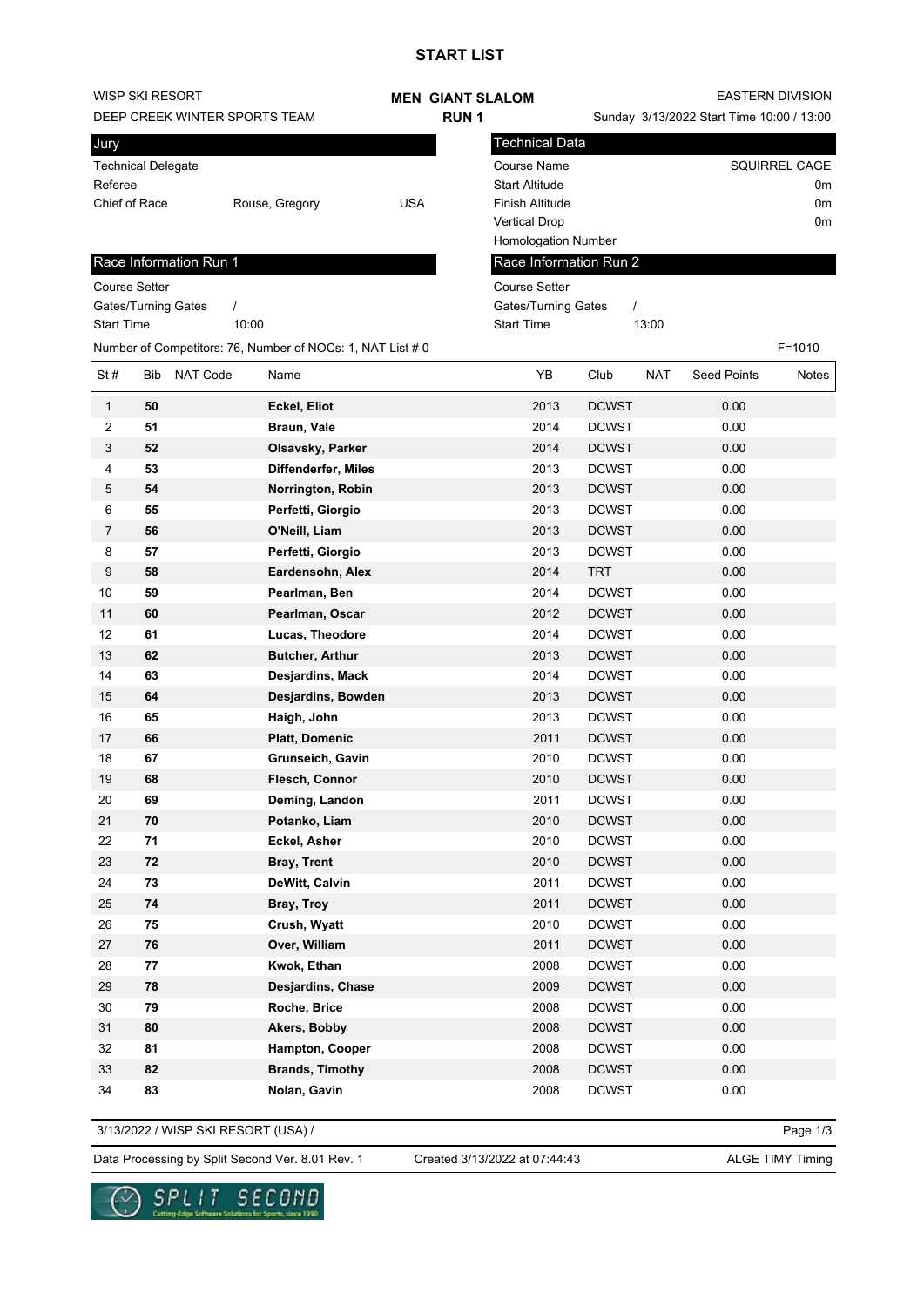## **START LIST**

**MEN GIANT SLALOM**

Sunday 3/13/2022 Start Time 10:00 / 13:00 EASTERN DIVISION

| DEEP CREEK WINTER SPORTS TEAM |            |                 |                           | RUN <sub>1</sub> |      | Sunday 3/13/2022 Start Time 10:00 / 13:00 |            |                    |       |  |
|-------------------------------|------------|-----------------|---------------------------|------------------|------|-------------------------------------------|------------|--------------------|-------|--|
| St#                           | <b>Bib</b> | <b>NAT Code</b> | Name                      |                  | YB   | Club                                      | <b>NAT</b> | <b>Seed Points</b> | Notes |  |
| 35                            | 84         |                 | Hilbert-Graham, Warren    |                  | 2009 | <b>DCWST</b>                              |            | 0.00               |       |  |
| 36                            | 85         |                 | Kumpfmiller, Donovan      |                  | 2008 | <b>DCWST</b>                              |            | 0.00               |       |  |
| 37                            | 86         |                 | Santos, Angelo            |                  | 2007 | <b>DCWST</b>                              |            | 0.00               |       |  |
| 38                            | 87         |                 | <b>Brands, Walter</b>     |                  | 2006 | <b>DCWST</b>                              |            | 0.00               |       |  |
| 39                            | 88         |                 | Roche, Finn               |                  | 2006 | <b>DCWST</b>                              |            | 0.00               |       |  |
| 40                            | 89         |                 | Lynch, Adam               |                  | 2007 | <b>DCWST</b>                              |            | 0.00               |       |  |
| 41                            | 90         |                 | <b>Schmidt, Marcus</b>    |                  | 2004 | <b>DCWST</b>                              |            | 0.00               |       |  |
| 42                            | 91         |                 | Hurchalla, Matthew        |                  | 2005 | <b>BMRA</b>                               |            | 0.00               |       |  |
| 43                            | 92         |                 | <b>Bittinger, Dominic</b> |                  | 2004 | SGS                                       |            | 0.00               |       |  |
| 44                            | 93         |                 | Eckel, Ryan               |                  | 1978 | <b>DCWST</b>                              |            | 0.00               |       |  |
| 45                            | 94         |                 | Digioia, Pat              |                  | 1987 | <b>OTHER</b>                              |            | 0.00               |       |  |
| 46                            | 95         |                 | Jacobs, Parker            |                  | 1968 | <b>WPRC</b>                               |            | 0.00               |       |  |
| 47                            | 96         |                 | Bray, Thomas              |                  | 1977 | <b>DCWST</b>                              |            | 0.00               |       |  |
| 48                            | 97         |                 | Over, William             |                  | 1977 | <b>DCWST</b>                              |            | 0.00               |       |  |
| 49                            | 98         |                 | Easterday, Chad           |                  | 1980 | <b>DCWST</b>                              |            | 0.00               |       |  |
| 50                            | 99         |                 | <b>Edwards, David</b>     |                  | 1978 | <b>DCWST</b>                              |            | 0.00               |       |  |
| 51                            | 100        |                 | Spehar, Joe               |                  | 1971 | <b>WPRC</b>                               |            | 0.00               |       |  |
| 52                            | 101        |                 | Morris, Paul              |                  | 1968 | <b>DCWST</b>                              |            | 0.00               |       |  |
| 53                            | 102        |                 | Hilbert, John             |                  | 1970 | <b>DCWST</b>                              |            | 0.00               |       |  |
| 54                            | 103        |                 | Hampton, Matt             |                  | 1976 | <b>DCWST</b>                              |            | 0.00               |       |  |
| 55                            | 104        |                 | Motai, Yuichi             |                  | 1967 | <b>DCWST</b>                              |            | 0.00               |       |  |
| 56                            | 105        |                 | Gander, James             |                  | 1952 | <b>DCWST</b>                              |            | 0.00               |       |  |
| 57                            | 106        |                 | Hurchalla, Charlie        |                  | 2003 | <b>BMRA</b>                               |            | 0.00               |       |  |
| 58                            | 107        |                 | Roche, Jeff               |                  | 1977 | <b>DCWST</b>                              |            | 0.00               |       |  |
| 59                            | 108        |                 | Eardensohn, Todd          |                  | 1968 | <b>TRT</b>                                |            | 0.00               |       |  |
| 60                            | 109        |                 | Nushi, Enis               |                  | 1981 | CSB                                       |            | 0.00               |       |  |
| 61                            | 110        |                 | Nolan, Nils               |                  | 1969 | <b>DCWST</b>                              |            | 0.00               |       |  |
| 62                            | 111        |                 | <b>Schmidt, Klaus</b>     |                  | 1965 | <b>DCWST</b>                              |            | 0.00               |       |  |
| 63                            | 112        |                 | Flesch, Andrew            |                  | 1976 | <b>DCWST</b>                              |            | 0.00               |       |  |
| 64                            | 113        |                 | O'Donnell, Ted            |                  | 1968 | <b>DCWST</b>                              |            | 0.00               |       |  |
| 65                            | 114        |                 | Desjardins, Philip        |                  | 1979 | <b>DCWST</b>                              |            | 0.00               |       |  |
| 66                            | 115        |                 | Lippuner, Werner          |                  | 1965 | <b>DCWST</b>                              |            | 0.00               |       |  |
| 67                            | 116        |                 | Dobis, Brian              |                  | 1981 | <b>DCWST</b>                              |            | 0.00               |       |  |
| 68                            | 117        |                 | Hurchalla, Greg           |                  | 1970 | <b>BMRC</b>                               |            | 0.00               |       |  |
| 69                            | 118        |                 | Deming, Brian             |                  | 1982 | <b>DCWST</b>                              |            | 0.00               |       |  |
| 70                            | 119        |                 | Guidera, James            |                  | 1983 | <b>DCWST</b>                              |            | 0.00               |       |  |
| 71                            | 120        |                 | Rouse, Greg               |                  | 1961 | <b>DCWST</b>                              |            | 0.00               |       |  |
| 72                            | 121        |                 | Rouse, Kyle               |                  | 1997 | <b>DCWST</b>                              |            | 0.00               |       |  |
| 73                            | 122        |                 | <b>Chandler, Phil</b>     |                  | 1976 | <b>DCWST</b>                              |            | 0.00               |       |  |
| 74                            | 123        |                 | Rouse, Trey               |                  | 2000 | <b>DCWST</b>                              |            | 0.00               |       |  |
| 75                            | 124        |                 | Morris, Gregory           |                  | 2003 | <b>DCWST</b>                              |            | 0.00               |       |  |
| 76                            | 125        |                 | Berger, Derek             |                  | 1979 | <b>DCWST</b>                              |            | 0.00               |       |  |

Page 2/3 Data Processing by Split Second Ver. 8.01 Rev. 1 Created 3/13/2022 at 07:44:43 ALGE TIMY Timing 3/13/2022 / WISP SKI RESORT (USA) / Created 3/13/2022 at 07:44:43



WISP SKI RESORT